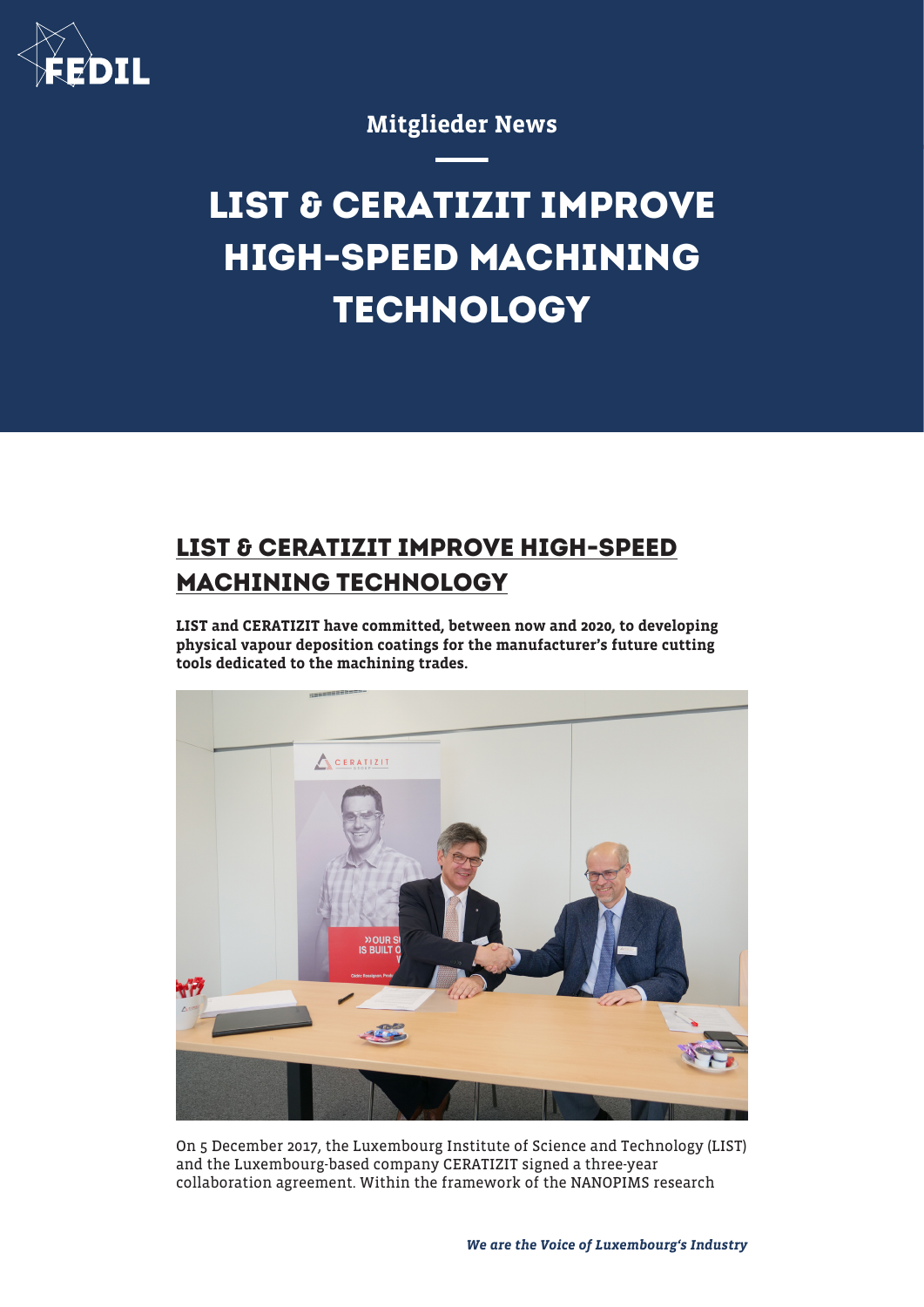

project, funded by the Luxembourg National Research Fund (FNR), the two partners have committed to a mutual aim: developing new physical vapour deposition (PVD) coatings that perform at high temperatures, exceeding 850 degrees Celsius, for high-speed machining technology. They plan to achieve this goal by October 2020, the project's end date.

#### Adapting products to the demands of the cutting tools market

The machining trades are not only seeking to optimise costs but also to reduce environmental risks to the maximum by using as little lubricant as possible.

Thus, two major trends are emerging on the cutting tools market: 'green machining' associated with the concept of reducing the amount of lubricant used (Minimum Quantity Lubrication – MQL), or near-dry machining, and an increased demand for PVD coatings that can withstand high temperatures. Consequently, during cutting activities, the tools are faced with an increased surface temperature and a reduced lifespan.

#### Skill and experimental facility sharing

CERATIZIT carbide experts and LIST researchers specialising in thin film deposition and reactive composite polymers, together with surface analysis experts, will pool their skills and experimental facilities to address this issue. They will endeavour to optimise both the composition and microstructure at the nanometric level of the coatings currently deposited on the tools used by the industry, which are a few microns thick and made from titanium nitride and aluminium, in order to increase their operating temperatures whilst preserving equivalent performance.

In particular, they will look at chemical composition, microstructure and adhesion, as well as the final coating's resistance to plastic deformation, and wear and tear. Whilst the analyses, mechanical tests and surface characterisation activities will be carried out in the LIST laboratories in Belvaux, the machining tests will be conducted at the CERATIZIT Group facilities.

A true challenge, which could eventually lead not only to a 15-30% improvement in the lifespan of the cutting inserts produced by CERATIZIT but also provide additional knowledge about improving PVD coating resistance to oxidation and wear and tear at high operating temperatures.

#### A relationship of trust

The collaboration between LIST and CERATIZIT is not new. It began in 2009 with developing PVD coatings. In recent years, they have begun studying new, hard, high-temperature nanocomposite coatings, as well as new key concepts and technologies for designing new hard coatings. Thus, the two partners can draw upon mutual research experience on the subject to benefit this new research project.

#### [www.list.lu](http://www.list.lu)

[www.ceratizit.lu](http://www.ceratizit.lu)